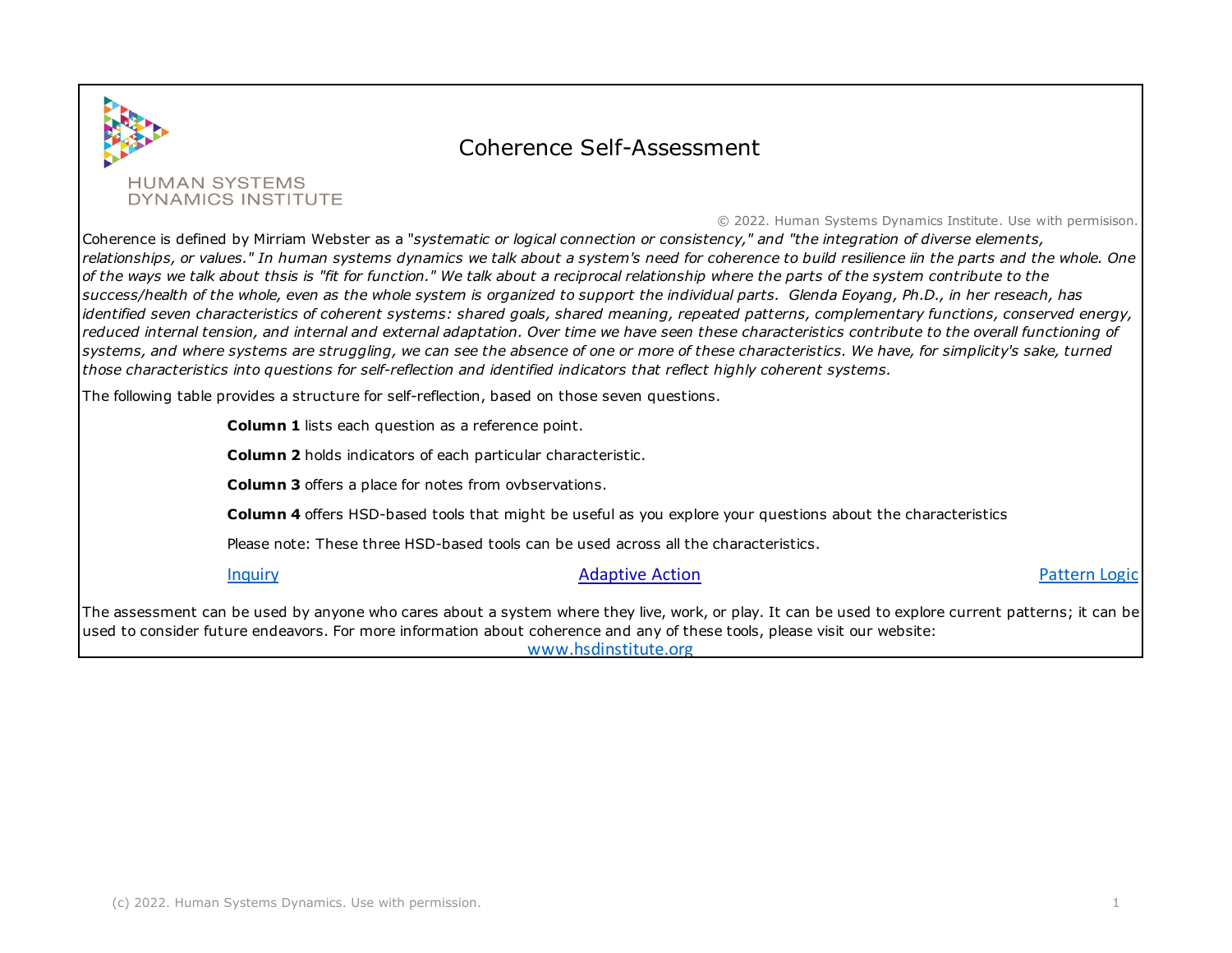|                                                                                          | <b>WHAT?</b>                                                                                                                                                                             | <b>SO WHAT?</b>                                                                      | <b>NOW WHAT?</b>                                                                  |
|------------------------------------------------------------------------------------------|------------------------------------------------------------------------------------------------------------------------------------------------------------------------------------------|--------------------------------------------------------------------------------------|-----------------------------------------------------------------------------------|
| Reflect on these<br>questions to<br>explore the level of<br>coherence in your<br>system. | To what degree do these<br>indicators of coherence show up?                                                                                                                              | What have you learned about the question, and what<br>does that mean in your system? | These are HSD-Based<br>tools to consider as you<br>plan your next wise<br>action. |
|                                                                                          | Do individuals, teams, groups:                                                                                                                                                           |                                                                                      |                                                                                   |
| Is everyone going<br>the same place?<br>(Shared goals)                                   | Explore shared purpose<br>Agree on the destination                                                                                                                                       |                                                                                      | <b>Radical Inquiry</b>                                                            |
|                                                                                          | Plan the path together<br>Know what milestones to expect along the way<br>Know how you'll know when you arrive                                                                           |                                                                                      |                                                                                   |
| Is this "trip"<br>important to<br>everyone?<br>(Shared meaning)                          | Engage in collective sense-making<br>Share common language about the work<br>Appreciate the urgency of the work<br>Tell, and listen to stories, hopes and dreams<br>Share accountability |                                                                                      | <b>Four Truths</b>                                                                |
| Do people and<br>processes "fit"<br>within reason?<br>(Repeated<br>patterns)             | Look for repeated patterns of engagement<br>Ensure clear roles, expectations, feedback<br>Hold reasonable and useful norms<br>Amplify useful, productive patterns                        |                                                                                      | <b>Decision map</b><br><b>Pattern Spotters</b>                                    |
| Does everyone<br>know they count?<br>(Complementary<br>functions)                        | Consider the whole, the part, the greater whole<br>Coordinate processes and practices well<br>Tolerate necessary redundancy<br>Manage boundaries<br>Empower informed decision making     |                                                                                      | <b>Simple Rules</b><br><b>Difference Matrix</b>                                   |